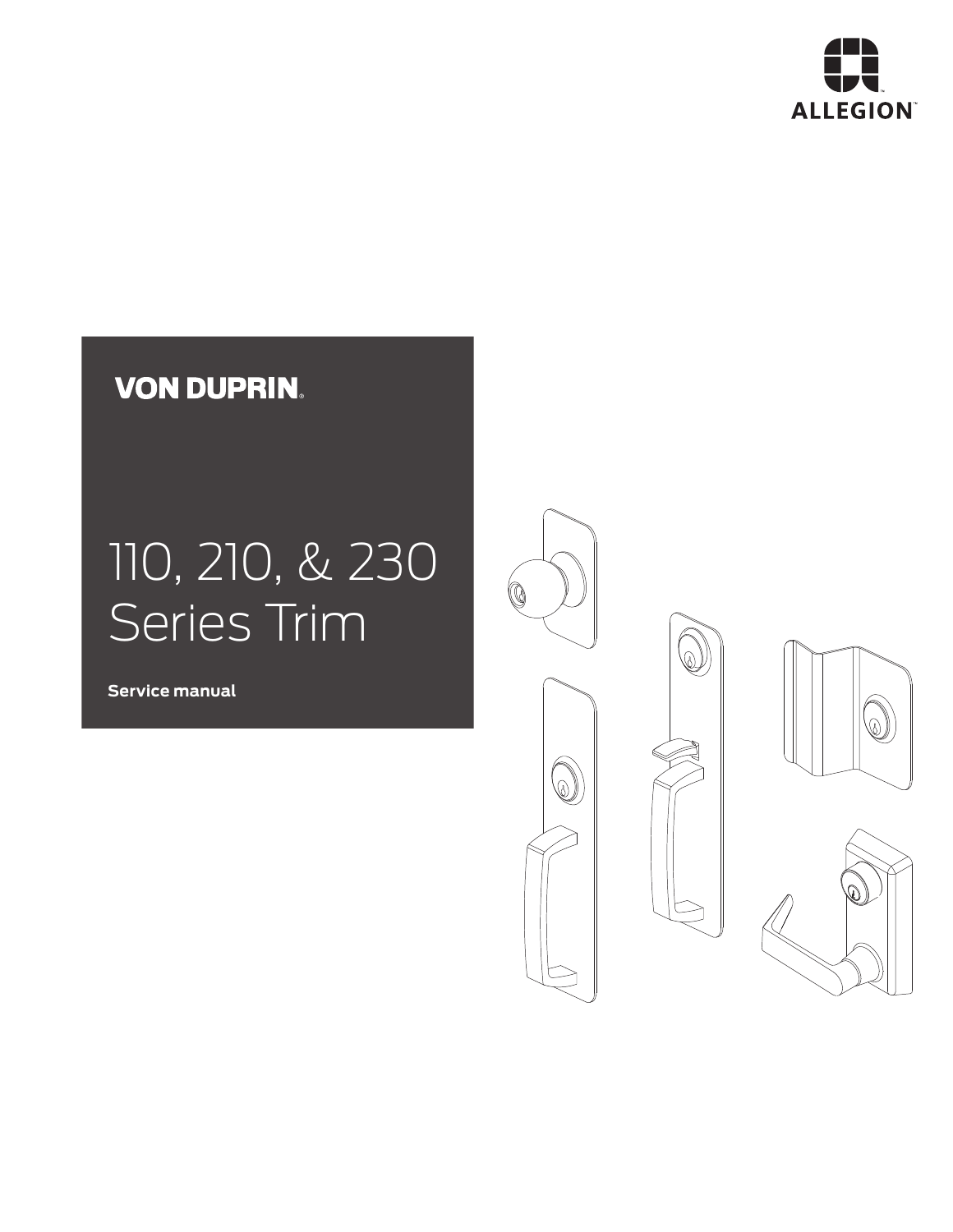#### **INDEX**

| <b>General Information</b> |  |
|----------------------------|--|
|                            |  |
|                            |  |
|                            |  |
|                            |  |
|                            |  |

#### **110, 210, 230 Series Trim Parts**

#### **INTRODUCTION**

This manual contains a listing of replaceable parts and assemblies for the 110, 210, and 230 Series Trim.

#### **HOW TO ORDER**

Some parts are sold separately. Other items are available as part of a kit or multiple quantity package. For the best possible service when ordering replacement parts or assemblies, please provide the following information:

- Part number or assembly number
- Description
- Quantity needed
- Finish desired (if available finished)
- Date of original purchase (if known)

To find out the name of your local Von Duprin distributor or sales representative, contact:

Von Duprin Division Allegion 2720 Tobey Drive Indianapolis, Indiana 46219 Phone: (877) 671-7011

#### **PART NUMBER AND AVAILABILITY CHANGES**

This manual was designed to help illustrate the replacement parts and kits that are available for sale. Because of changes to the product and/or manufacturing process, part numbers and availability can change over time.

| U.S.         | <b>BHMA</b> |                           |
|--------------|-------------|---------------------------|
| Number       | Number      | Description               |
|              | $526*$      | Powder-Coated Chrome      |
| <b>US10B</b> | $613**$     | Satin Bronze - Oil Rubbed |
| US19         | 622.        | Powder-Coated Matte Black |

**110, 210, 230 SERIES TRIM FINISHES**

| U.S.             | <b>BHMA</b> |                           |
|------------------|-------------|---------------------------|
| Number           | Number      | Description               |
| US26D            | 626 **      | <b>Satin Chrome</b>       |
| SP <sub>28</sub> | 689         | Powder-Coated Aluminum    |
| SP313            | 695         | Powder-Coated Dark Bronze |

\* 526 finish not available for 210K/210K-BE trims \*\* 613/626 finishes available for NL Cylinders only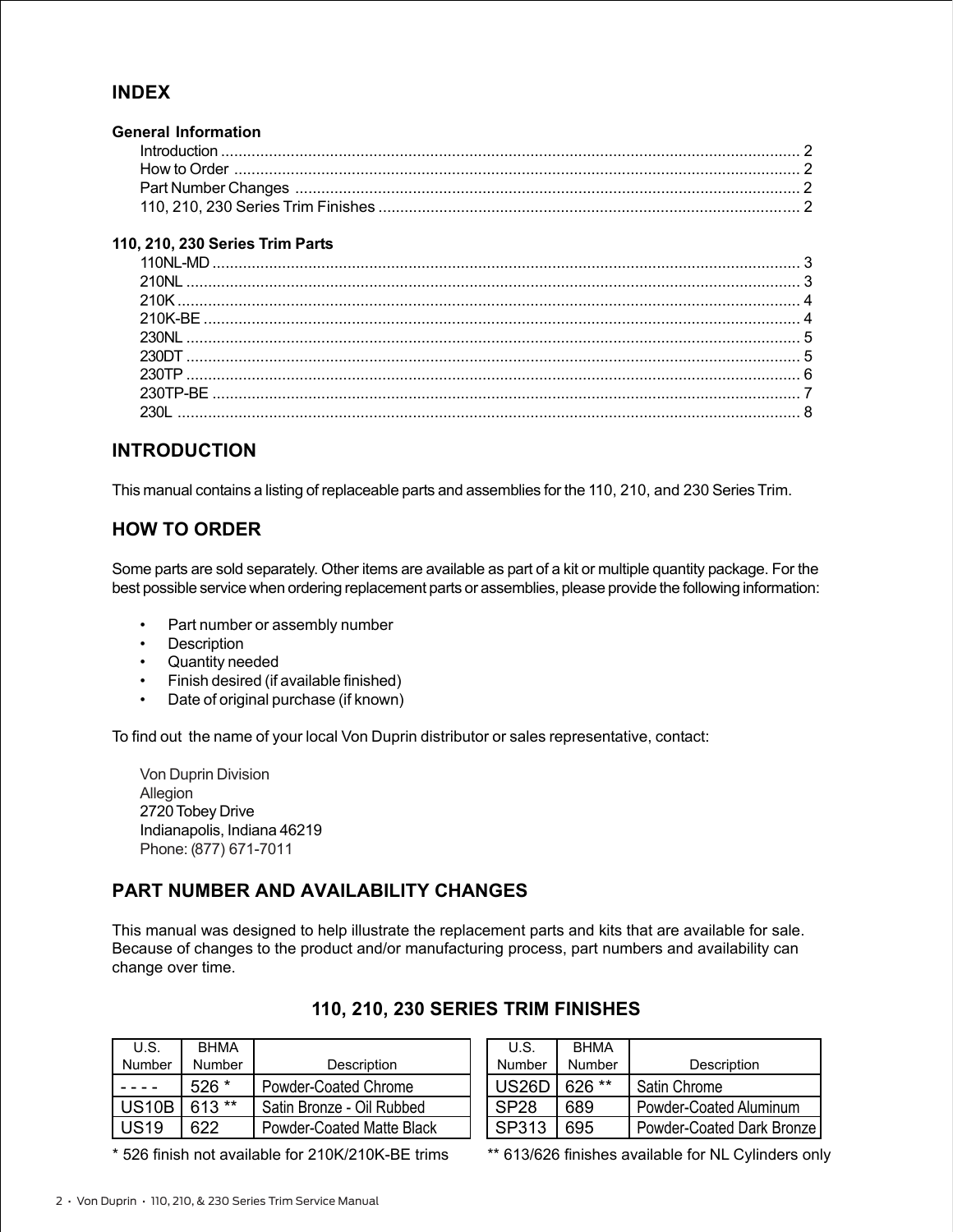### **110NL-MD PARTS**

| Item No. | Part No. | Description                                      | Quantity | Finish |
|----------|----------|--------------------------------------------------|----------|--------|
|          | 959055   | 550/555/556 Special Cylinder Screw - 1-3/4" Door |          |        |
|          | 959056   | 550/555/556 Special Cylinder Screw - 2-1/4" Door |          |        |
| 2        | 960060   | 110NL Cylinder Spacer Collar                     |          |        |
| 3        | 961180   | 110NL Cylinder Assembly Countersink Washer       |          |        |
| 4        | 967291   | 110NL-MD Cylinder Collar                         |          |        |
| 5        | 971593   | 110NL Cylinder Assembly Cylinder Disc            |          |        |

X in "Finish" column designates finished item; specify finish when ordering.



#### **210NL PARTS**

| Item No. | Part No. | <b>Description</b>             | Quantity | Finish I |
|----------|----------|--------------------------------|----------|----------|
| 6        | 050156   | Tailpiece Guide Lead Kit       | 10       |          |
|          | 965226   | Cylinder Collar                |          |          |
| 8        | 968201   | 210/230 Cylinder Retaining Cup |          |          |

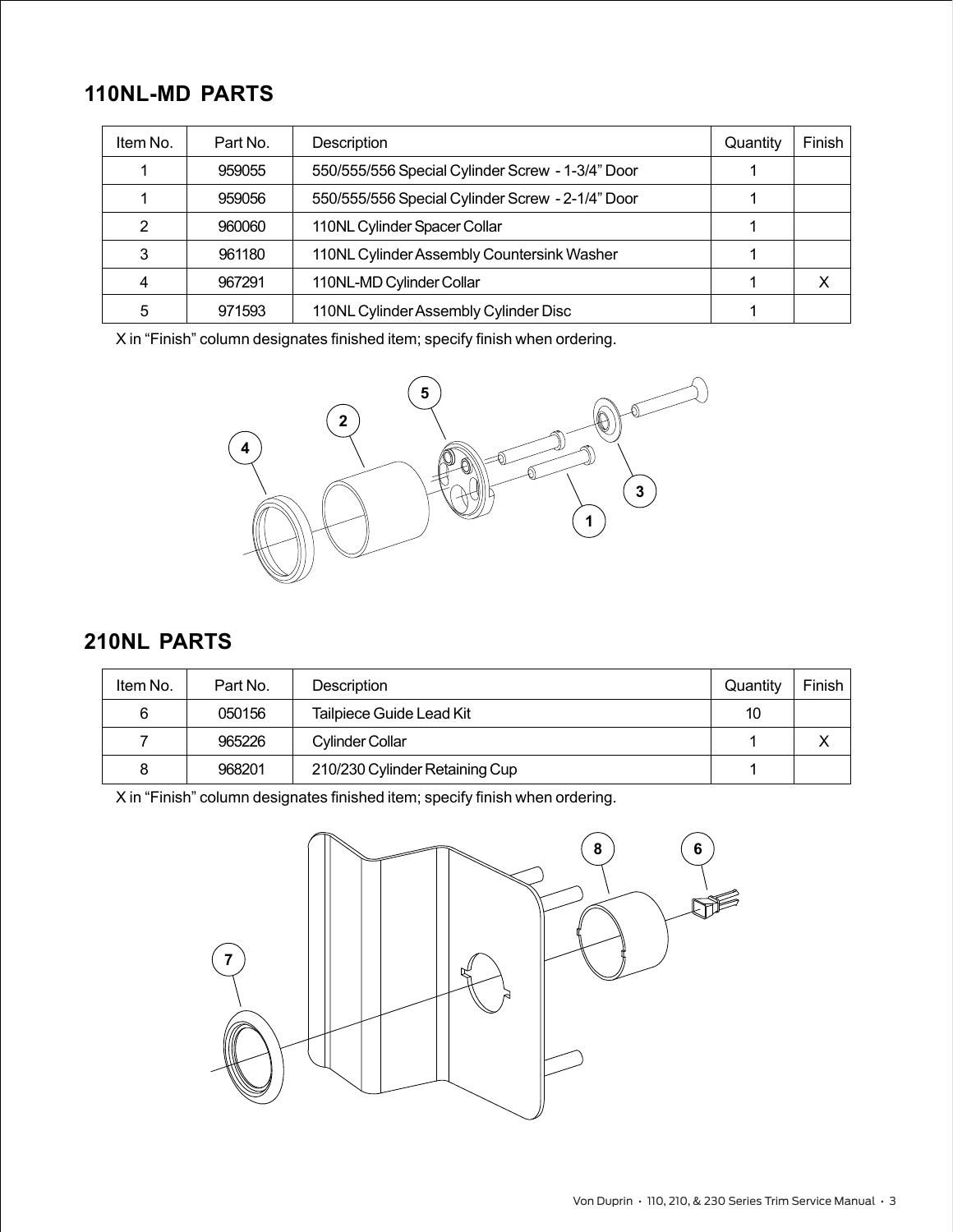# **210K, 210K-BE PARTS**

| Item No. | Part No. | Description                     | Quantity | Finish |
|----------|----------|---------------------------------|----------|--------|
|          | 090103   | 210K Wave Spring Washer Pkg.    | 10       |        |
| 2        | 109871   | 210K Bracket & Booster Assembly |          |        |
| 3        | 109872   | 210K Spiral Cam Sub-Assembly    |          |        |
| 4        | 109873   | 210K Cylinder Knob Sub-Assembly |          | $X^*$  |
| 5        | 109879   | 210K Trim Sub-Assembly          |          | $X^*$  |
| 6        | 969140   | 210K Knob Spacer                |          |        |
|          | 969157   | 210K Knob                       |          | $X^*$  |
|          | 969352   | 210K-BE Knob                    |          | $X^*$  |
| 8        | 970979   | 210K/L Spindle Shaft            |          |        |

X in "Finish" column designates finished item; specify finish when ordering.

\* 526 finish not available for 210K/210K-BE trims

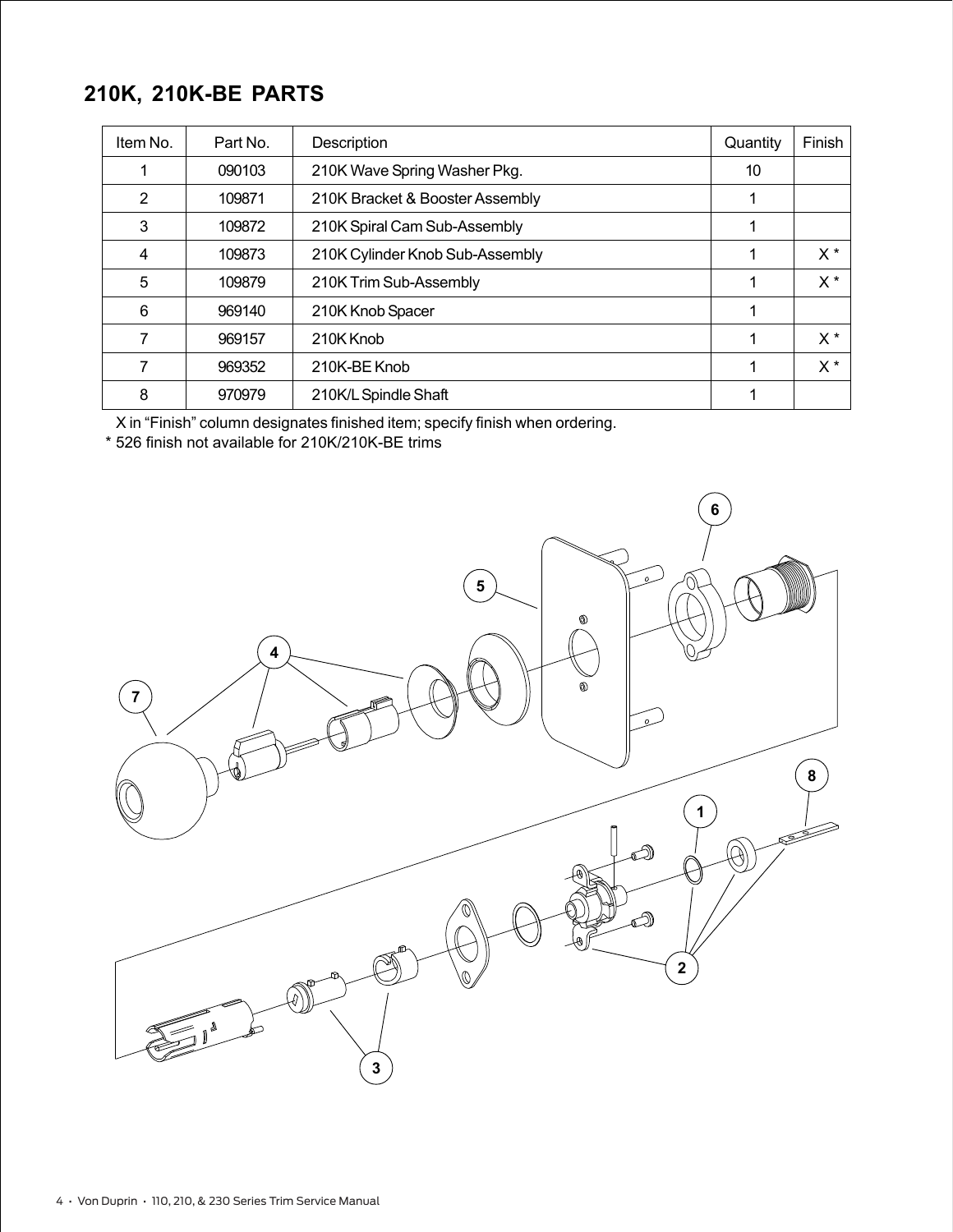# **230NL, 230DT PARTS**

| Item No.       | Part No. | Description                            | Quantity | Finish |
|----------------|----------|----------------------------------------|----------|--------|
|                | 050140   | 230DT x 330/350 Screw Pkg. 1-3/4" Door |          | X      |
|                |          | #12 Countersink Washer                 | 1        |        |
|                |          | 12-24 x 3/4" OPHMS                     | 1        |        |
|                |          | #10 Countersink Washer                 | 4        |        |
|                |          | 10-24 x 3/4" OPHMS                     | 4        |        |
|                | 050141   | 230DT x 330/350 Screw Pkg. 1-3/4" Door |          | X      |
|                |          | #12 Countersink Washer                 | 1        |        |
|                |          | 12-24 x 1-1/4" OPHMS                   | 1        |        |
|                |          | #10 Countersink Washer                 | 4        |        |
|                |          | 10-24 x 1-1/4" OPHMS                   | 4        |        |
| 1              | 050156   | Tailpiece Guide Lead Kit               | 10       |        |
| $\overline{2}$ | 956760   | <b>Hex Stud</b>                        | 1        |        |
| 3              | 963579   | 12-24 x 3/8" UFPHMS                    | 1        |        |
| 4              | 965226   | <b>Cylinder Collar</b>                 | 1        | X      |
| 5              | 968201   | 210/230 Cylinder Retaining Cup         | 1        |        |
| 6              | 969925   | 230 Pull Grip                          |          | X      |



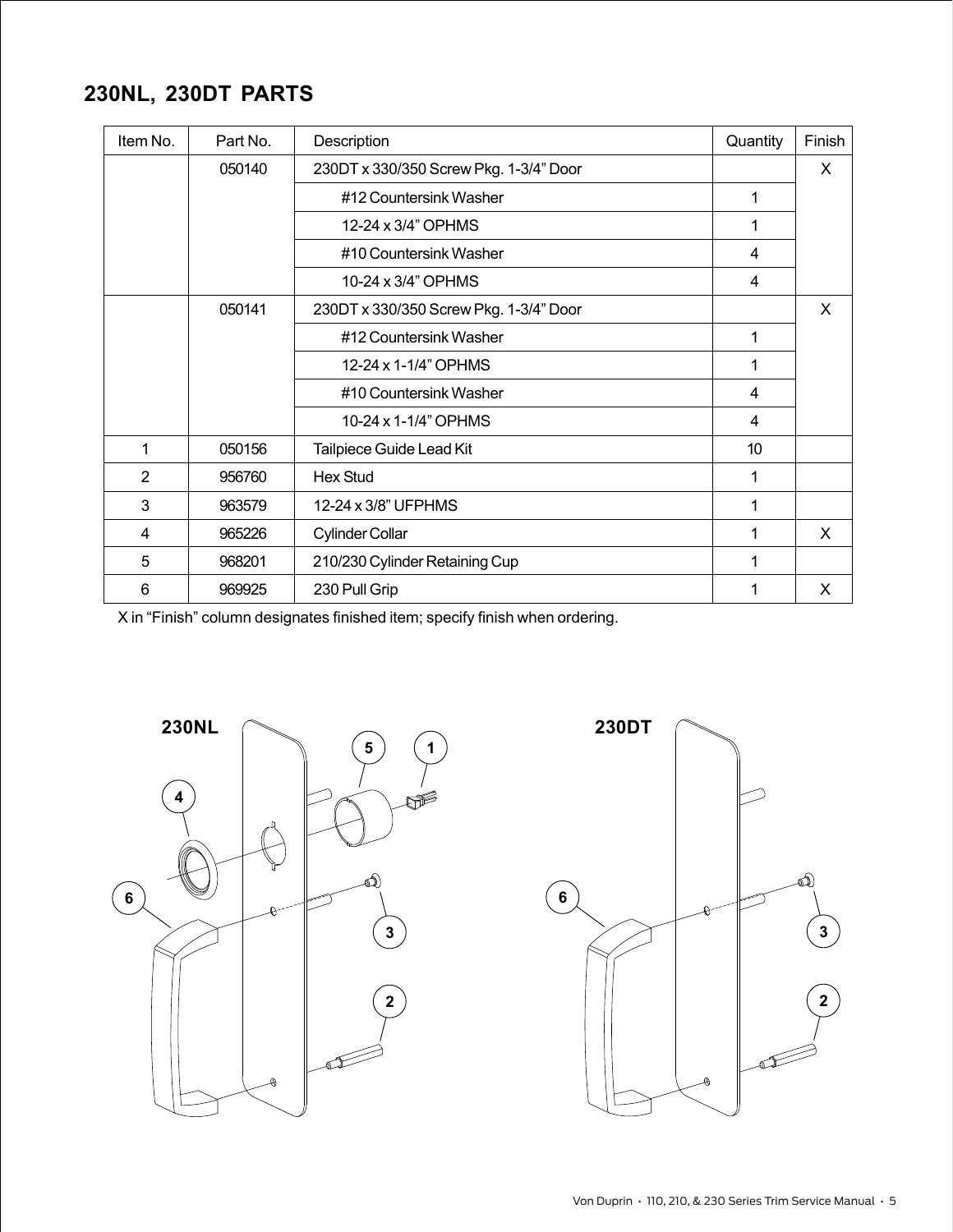# **230TP PARTS**

| Item No. | Part No. | Description              | Quantity | Finish |
|----------|----------|--------------------------|----------|--------|
|          | 050526   | 230L Cylinder Locknut    |          |        |
| 2        | 956760   | Hex Stud                 |          |        |
| 3        | 965226   | <b>Cylinder Collar</b>   |          | X      |
| 4        | 969903   | 230TP Cam                |          |        |
| 5        | 969904   | 230TP Slider             |          |        |
| 6        | 969906   | 230TP Locking Cam        |          |        |
| 7        | 969908   | 230TP Locking Cam Latch  |          |        |
| 8        | 969909   | 230TP Compression Spring |          |        |
| 9        | 969910   | 230TP Thumbpiece         |          | X      |
| 10       | 969925   | 230 Pull Grip            |          | X      |
| 11       | 970979   | 210K/L Spindle Shaft     |          |        |

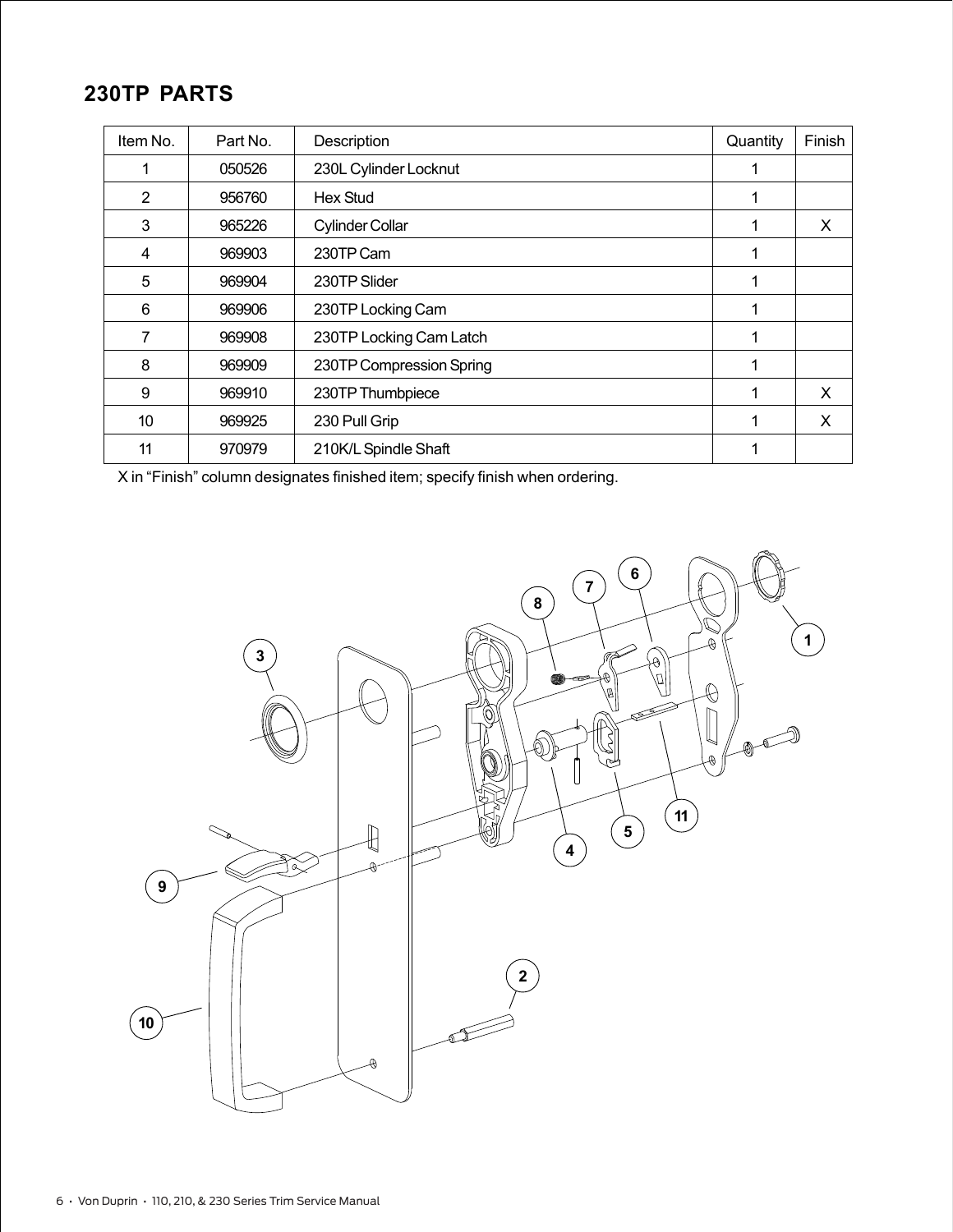# **230TP-BE PARTS**

| Item No. | Part No. | Description          | Quantity | Finish      |
|----------|----------|----------------------|----------|-------------|
|          | 956760   | Hex Stud             |          |             |
| 2        | 969903   | 230TP Cam            |          |             |
| 3        | 969904   | 230TP Slider         |          |             |
|          | 969910   | 230TP Thumbpiece     |          | X           |
| 5        | 969925   | 230 Pull Grip        |          | $\check{ }$ |
| 6        | 970979   | 210K/L Spindle Shaft |          |             |

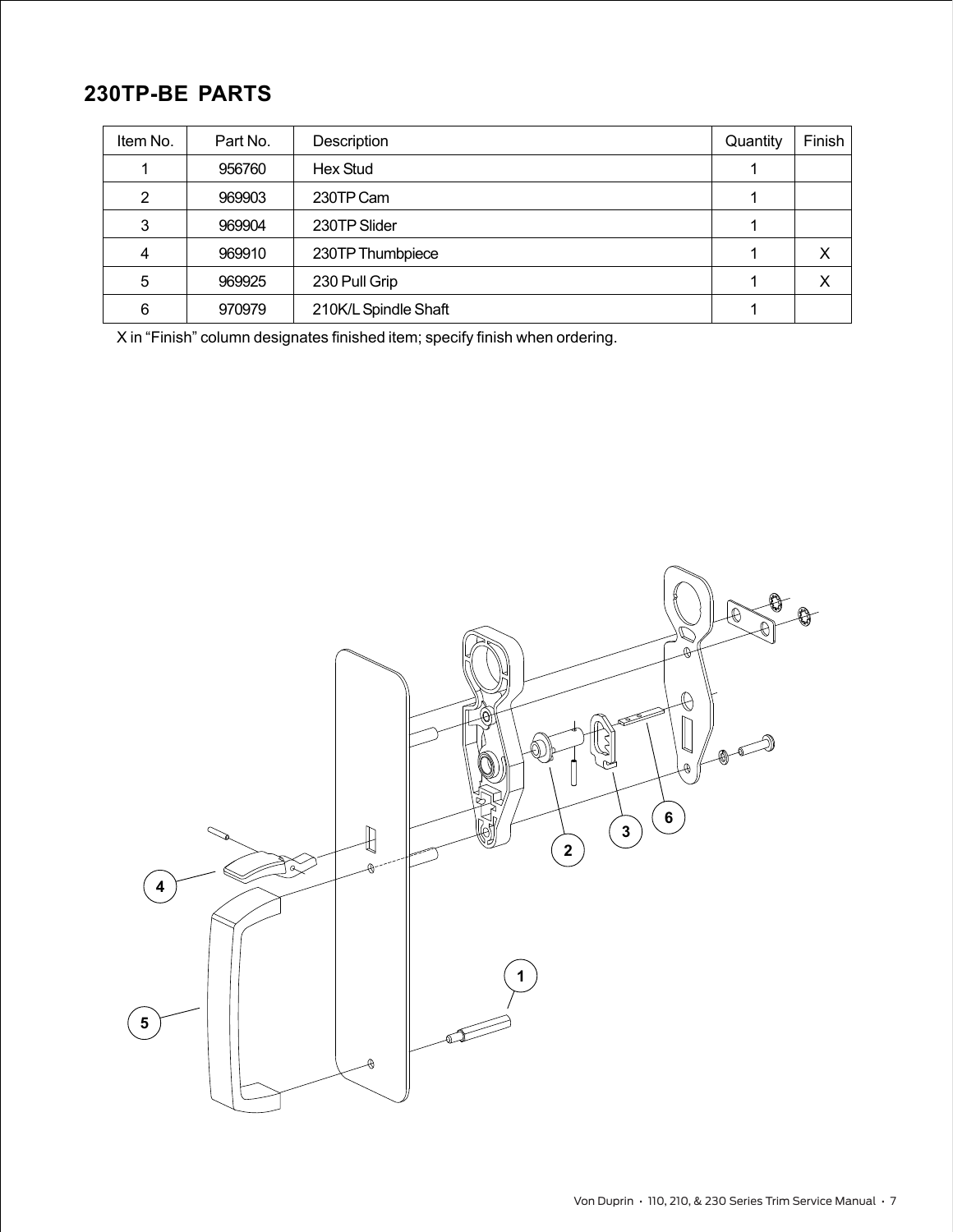# **230L PARTS**

| Item No. | Part No. | Description                         | Quantity | Finish |
|----------|----------|-------------------------------------|----------|--------|
|          | 090103   | Wave Spring Washer Package          | 10       |        |
| 2        | 050156   | Tailpiece Guide Lead Kit            | 10       |        |
| 3        | 050526   | 230L Cylinder Locknut               | 1        |        |
| 4        | 900894   | 230L Tailpiece Auxiliary            |          |        |
|          |          | <b>Tailpiece Guide</b>              | 1        |        |
|          |          | Pine Tree Clip                      | 1        |        |
|          |          | <b>Tailpiece</b>                    | 1        |        |
| 5        | 050611   | 230L Retaining Ring and Shear Pin * | 1        |        |
| 6        | 971249   | 230L Cylinder Collar                | 1        |        |
| 7        | 050813   | 230L Lever Cam <sup>*</sup>         | 1        |        |
| 8        | 971497   | 230L Locking Plunger                | 1        |        |
| 9        | 971245   | 230L Stud                           |          |        |

X in "Finish" column designates finished item; specify finish when ordering.

For 230L trim shipped after 3/3/14. If trim is older, replace complete 230L trim. \*